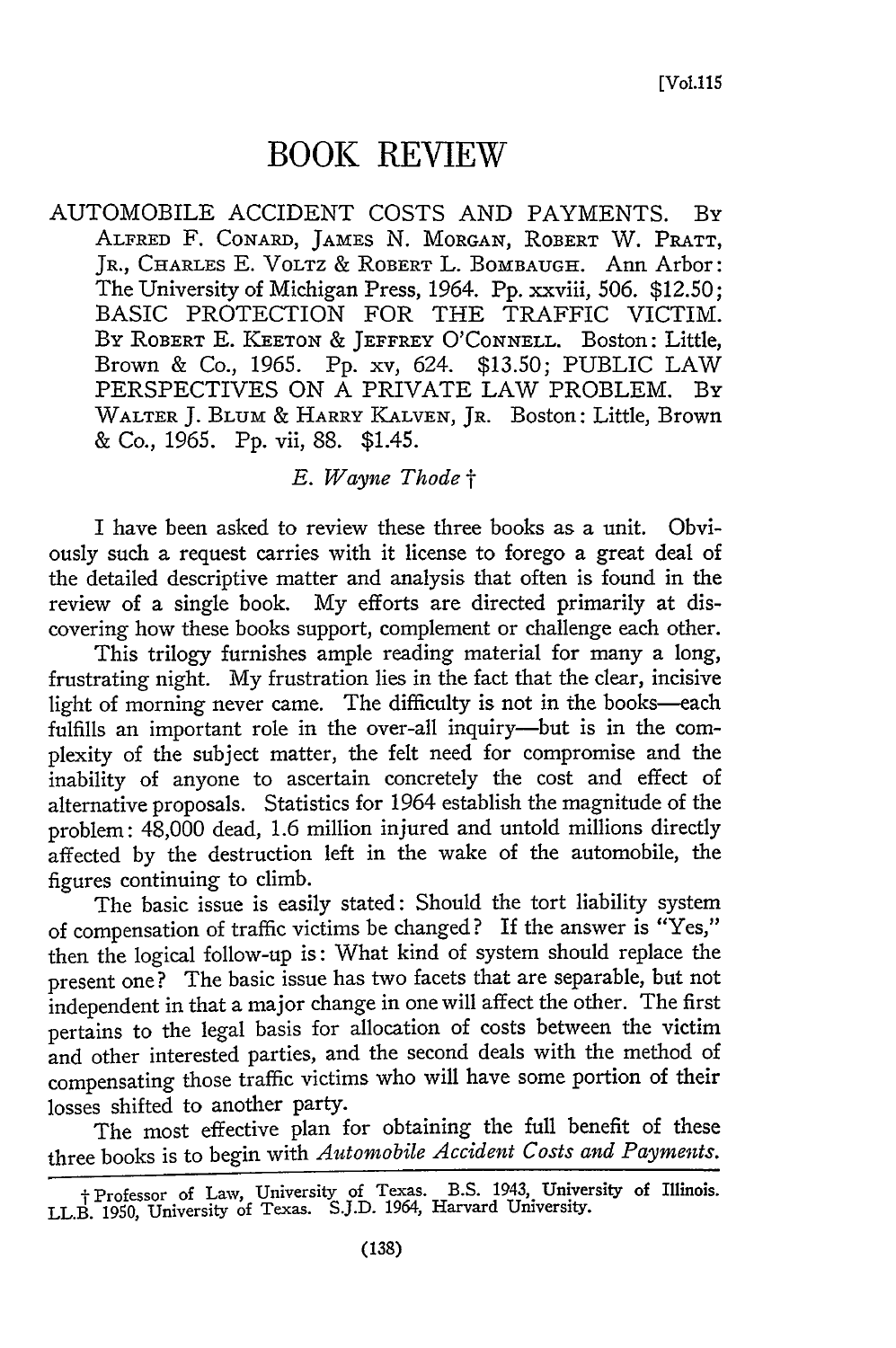This study, another in the long and valuable series of research projects carried on under the direction of the University of Michigan Law School, sets the stage. Professor Conard and his colleagues briefly describe the various existing systems of reparation for injury, illness and death. In addition to discussions of our legally imposed liability systems (tort and workmen's compensation), there are descriptions of the systems of private loss insurance, sick leave and nonoccupational disability insurance, social insurance and noninsured public programs. The magnitude of intake and reparations paid in 1960 through each of these programs is reported. A striking figure in this mass of statistics is the one showing that less than one-half of the premiums paid for tort liability insurance actually ends up in the pockets of claimants. None of the other reparation systems begins to approach this high cost of administration.

The authors set forth certain factors to be used as criteria in evaluating the social value of a reparations system. These criteria are then applied to the automobile injury reparation system with the conclusion that as a system for compensating injured traffic victims the tort liability system works very poorly. The authors did recognize that as a spur to encourage the purchase of liability insurance, and as an attempt to obtain justice in each individual case, the present system may be acceptable; but these inquiries were not pursued in depth.

The heart and primary value of this book lies in 285 pages of charts, figures, descriptions and analyses of a survey of all injuries caused by automobiles in Michigan in 1958. The operation of the tort liability system in dealing with these traffic victims is carefully detailed. A survey in depth was made of an appropriate sample of the serious injury cases. The amount of time, thought and effort that went into this project can only be appreciated by a careful examination of this report. There is a wealth of statistics documenting what has been known for a long time-that *as a method of compensation,* the present tort liability system, which in almost every case involves the injured party and an insurance company, is a very expensive failure.

This remarkable book concludes with short, but informative sketches of the automobile injury reparations systems in England, Sweden, France and West Germany. In each instance, the report is written by an expert in the field from the named country.

The issue that is not answered in the Michigan study is presented as the focus of Professors Blum and Kalven's *Public Law Perspectives on a Private Law Problem.* Their stated interest is in coming to grips with the issue of the proper legal basis for the allocation of the costs of automobile accidents. They assert, justifiably, that the burden of proof is on the proponents of a change from our present fault system. The title of their book indicates an attempt to bring into the problem a new insight, a public law perspective. However, I would have to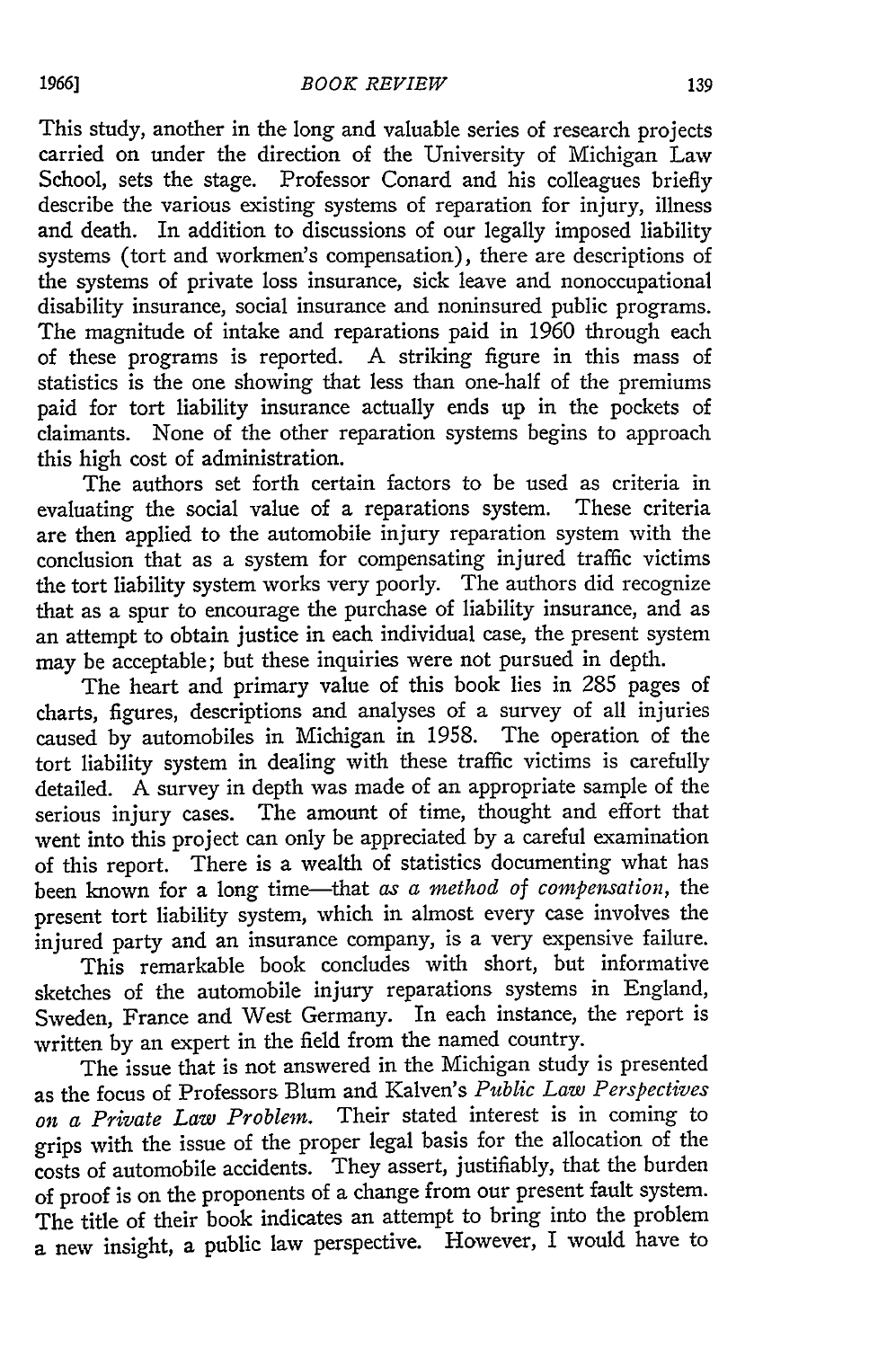cast my lot with Dean Leon Green who in his usual perceptive way entitled an article (which is quite in point on the matters under discussion), *Tort Law Public Law in Disguise.'* Nevertheless, a further penetration of the disguise is of value.

In order to present their position the authors state the arguments of the proponents of change, and then answer them. Once again we see demonstrated the wisdom of the observation that if you can state your opponent's case for him, then surely you can cope with his arguments. Blum and Kalven examine the asserted proposition that the fault system has already eroded into a poor compensation system for all traffic victims. Proponents of change argue that the area of dispute really shouldn't involve further discussion of *fault* as the criterion, but only the method of improving the compensation plan. Blum and Kalven demonstrate that the present system is still based essentially on fault, and that a major shift of policy is involved in changing it into a compensation plan.

Blum and Kalven's defense of the fault system is that *fault* has proved to be a workable concept, and:

It should be abundantly clear that the common law never has had information about the incidence of recovery which would follow from the application of its liability rules. What is more important, it has had no expectations about incidence of recovery, and could not have cared less. Its commitment to fault as a basis for shifting losses is independent of any estimates of how many losses will thus be shifted. No empirical study of gaps in loss shifting, insofar as they rest on the absence of liability, can be relevant. The striking point is that under the common law system it is intended that some victims will have to bear their own losses. (Pp. 14-15.)

Here is the crux of the matter. Should the legal system under which the traffic victims seek compensation today be concerned with the incidence of recovery? Should the philosophy of rugged individualism, tempered **by** the fault doctrine-a nineteenth century product of the Industrial Revolution-control the method of compensating the mass of humanity injured on our highways? Can we justify *fault* as the basis of compensation of traffic victims in today's environment? If the incidence of recovery *should be* a matter of concern, then Blum and Kalven rely too heavily on the common law "eye shutting" technique.

Possibly the authors had second thoughts about the efficacy of their defense of the fault system in this context, or more likely, as good lawyers they wanted to explore fully the opponent's case. They

**<sup>138</sup>** TEXAs L. **REv. 1,** *257* **(1959).**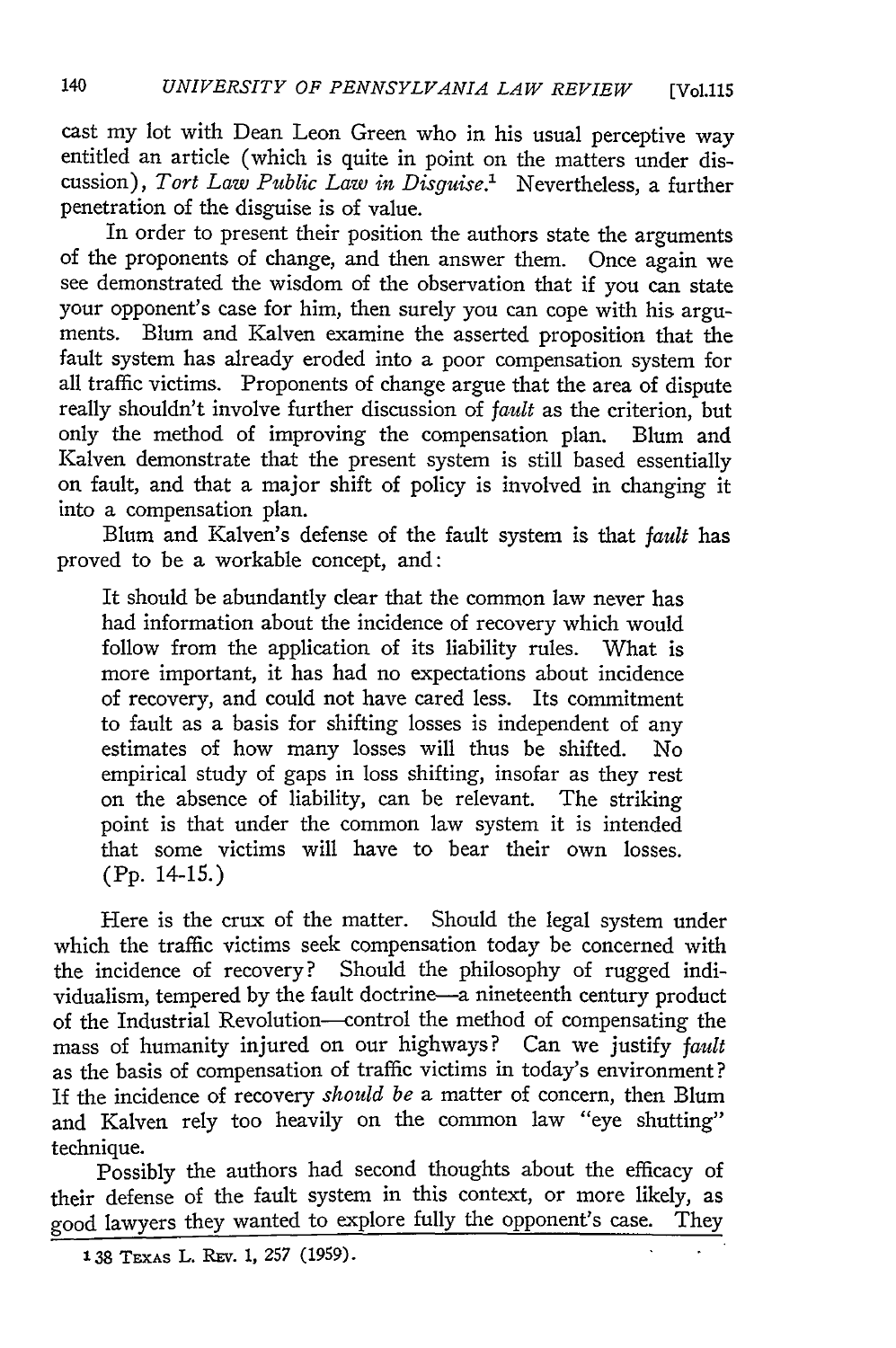conclude with an examination of various compensation plans and find that in terms of important public policies none is satisfactory. They state the obvious. If all traffic victims are to be compensated and total costs are to remain somewhere near the present level, then aside from added funds made available by administrative savings, the money must be obtained by reducing the awards to those who would receive compensation under the present system. This money would most likely be obtained by eliminating awards for pain and suffering. Blum and Kalven oppose the elimination of such "dignitary" elements of damage, and further assert that on policy grounds the elimination of such damages cannot be justified. (Pp. 35-36.) They state that the presently compensated victims will receive nothing in exchange for giving up the pain and suffering portion of the damages. (Pp. 33- 34, 72.) The answer to this is clear. A potential victim, not an actual victim, is being discussed. He gives up his potential for "full recovery" in some accidents under the present system for the assurance of some recovery in every automobile accident in which he is involved. Thus, their policy of the need for consideration is fulfilled.

These authors reach the conclusion that there is no basis in common sense, economic analysis or justice for placing the costs of all traffic accidents on all motorists, as contrasted with leaving much of the cost on some of the victims as we presently do. In addition, they foresee that a compensation system would destroy the deterrent effect of the present system, and that the private insurance industry might well be supplanted by a system of government-administered welfare benefits.

This book furnishes a needed perspective. We should not blindly assume that the fault system of compensation of traffic victims is a failure. We must examine the policies that are necessarily involved in adopting any other system. My difficulty with the book is that I am not convinced by the arguments advanced by the authors to support a continuation of the present system.

The final book of this trio is Professors Keeton and O'Connell's *Basic Protection for the Traffic Victim.* These authors first examine the fault system as it operates in practice, its impact on our courts and the effect of compulsory liability insurance requirements on the system. They find that the fault-liability insurance system has resulted in some over-compensation of minor claims, and almost invariably an undercompensation of major claims (if compensated at all). This, plus the hardships, waste, delay and uneven application of the fault principle lead them to the conclusion that the fault system is inadequate as a basis for compensation of traffic victims in today's world. From my viewpoint, they have carried the burden of demonstrating the inadequacy of the fault system as applied to traffic victims, thus meeting Blum and Kalven's burden of proof requirement.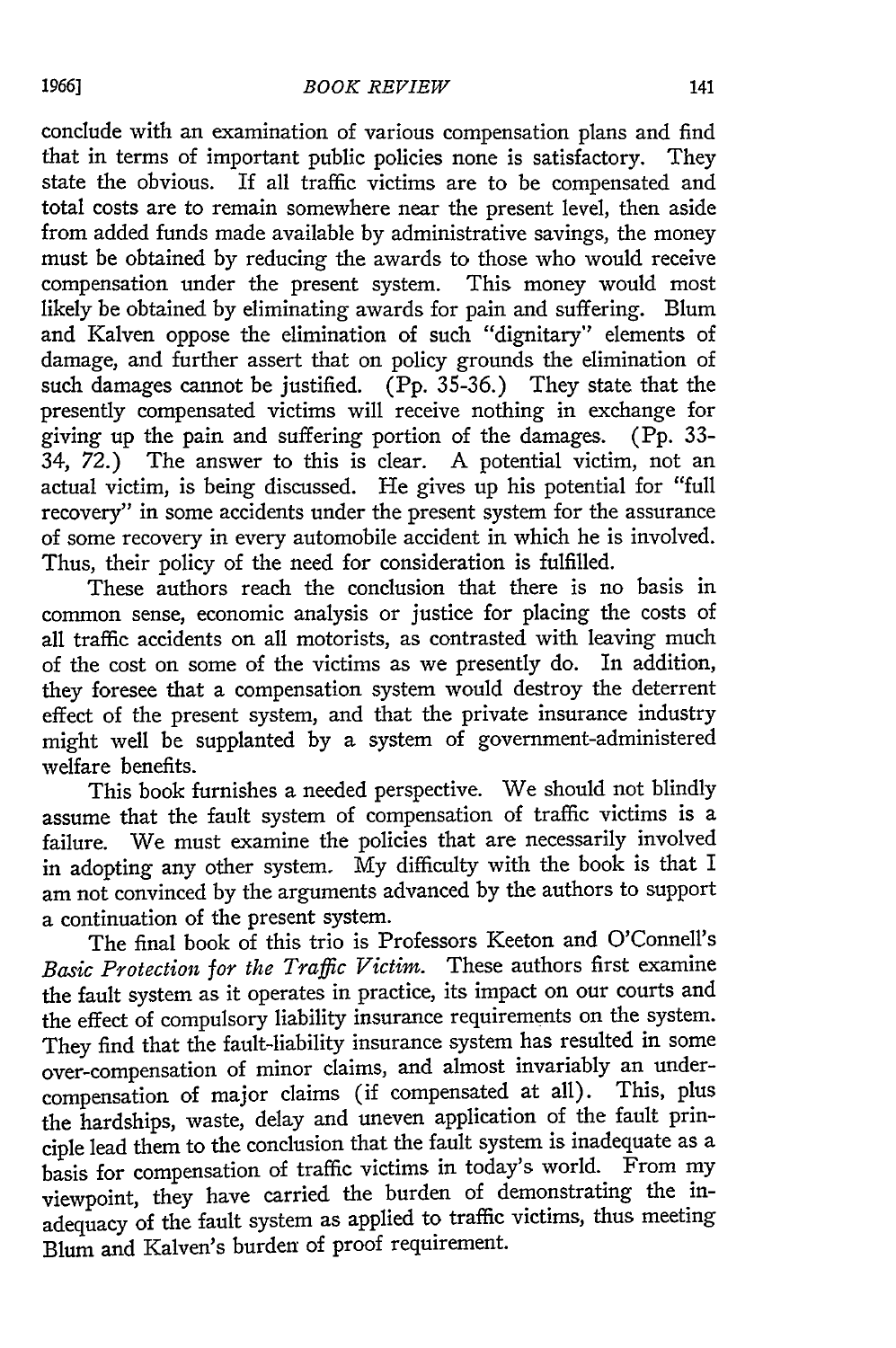Several proposed, or operational, compensation plans are reviewed, and their shortcomings and difficulties, from the perspective of these authors, are exposed. The Blum and Kalven thesis is discussed at some length, and disposed of in a manner that I find convincing. This book then adds a new dimension. It is not purely descriptive and statistical, as is the Michigan survey, nor is it merely argumentative, as is the Blum and Kalven work. Keeton and O'Connell combine their creative talents and present, not in generalities, but in specific language appropriate for legislative adoption, a plan of "Basic Protection for the Traffic Victim." It is thorough, explained in painstaking detail and disappointing.

The disappointment arises in part from its compromises. The authors are presenting a suggested plan for adoption by state legislatures. They recognize a need for caution and compromise, but one wonders why the authors don't present the optimum plan. Legislative proponents of the best plan could compromise from that position. Why start with a compromise which will almost surely be further compromised, if adopted at all?

Under the Basic Protection Plan each motor vehicle is covered by a new form of compulsory insurance, and every injured person (excluding a claimant who intentionally inflicts injury on himself) receives up to 10,000 dollars reimbursement for economic out-of-pocket losses. A detailed analysis or description of the plan is beyond the scope of this review, but certain aspects will be mentioned. No tort liability recovery is available to the person not suffering more than 10,000 dollars in economic loss and 5,000 dollars in pain and suffering. To dollars in economic loss and  $\hat{5}$ ,000 dollars in pain and suffering. state it another way, if this plan is adopted each person covered would give up his potential pain and suffering and loss of earning capacity damage elements if they do not exceed a total of 15,000 dollars, for the certain recovery of up to 10,000 dollars in economic out-ofpocket loss.

However, the tort action based on fault is "preserved" for those whose damages exceed the 15,000 dollar level, subject to a right of subrogation by the carrier of the Basic Protection insurance. Property damage resulting from automobile accidents is left for determination under the present tort liability system, as is the first 100 dollars (or some other deductible amount) of the net economic loss from personal injury. Basic Protection benefits are normally to be paid as losses accrue, and the maximum recovery for work loss is 750 dollars per month. Added insurance protection is to be made available, for a price, to each person who desires to protect himself further. However, payments received from collateral sources are taken into account in determining the basic benefits.

The definition of "motor vehicle" includes a common carrier, and at least as to passengers, the Blum and Kalven policy argument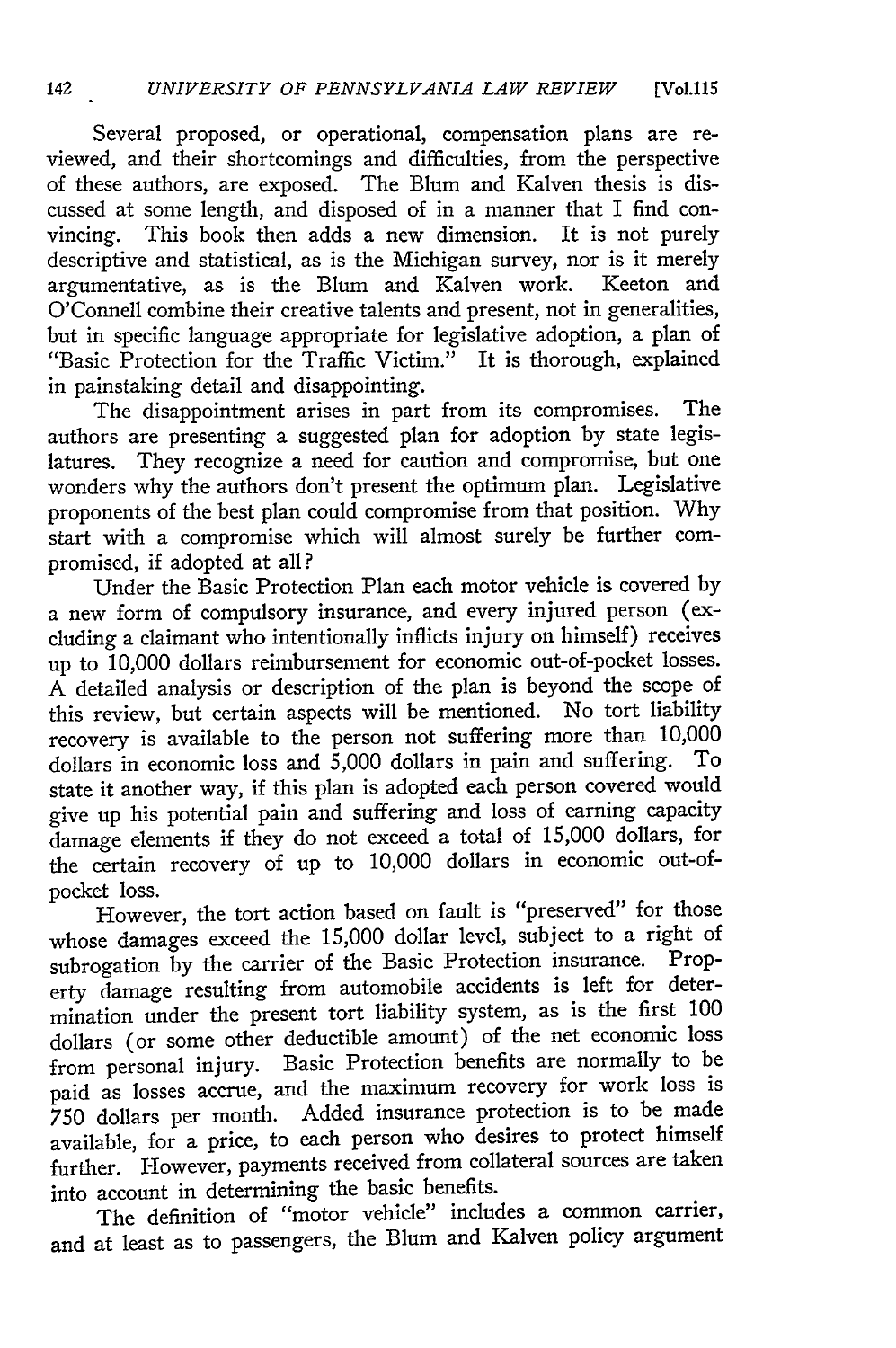relating to the giving up of benefits without receiving a *quid pro quo* has considerable merit. Finally, recovery under the policy is available only for injury "arising out of the ownership, maintenance, or use of a motor vehicle as a vehicle." This means that *proxinmate cause* is still with us under the guise of "arising out of." Its retention is justifiable; with insurance coverage limited to injuries growing out of designated activities, the problems of factual connection and injuries within the insured risk are necessarily present.

To my mind the Basic Protection Plan raises the following issues which must be confronted:

- (1) Is a change in the method of compensation of traffic victims which leaves the most serious cases of injury to decision under the present fault system really worth the effort? The very cases that these authors pointed to as the most inadequately handled under the fault system are left to the vagaries of that system except for the 10,000 dollars of basic protection. Political considerations (a sop to claimants' attorneys?), a hoped for deterrent effect from the threat of large tort judgments and the efficacy of the fault system as the basis for allocating the impact of large losses are the reasons given. A large measure of my disappointment is focused on this point.
- (2) Is the proposed plan too complicated to be understood and administered effectively? It is complicated, but in this respect pales beside our present fault system. With study, and in light of the very detailed discussion of each section of the proposed plan, it can be mastered and administered fairly easily.
- (3) What will it cost? The lack of any real knowledge about cost is probably inherent in every new proposal, but is very troublesome when trying to compare plans. Can the insurance industry give more help than it has?
- (4) Are the tremendous administrative costs that are involved in obtaining and transferring the premium dollar to the traffic victim justified, or is this a place where savings may also be made? With the power of the state being exerted to force the purchase of insurance, and with legislation controlling the method of distribution, shouldn't the insurer's costs receive the same close scrutiny that the fault system has undergone?
- (5) Can we realistically expect that if change is forthcoming, the fifty jurisdictions will achieve any semblance of